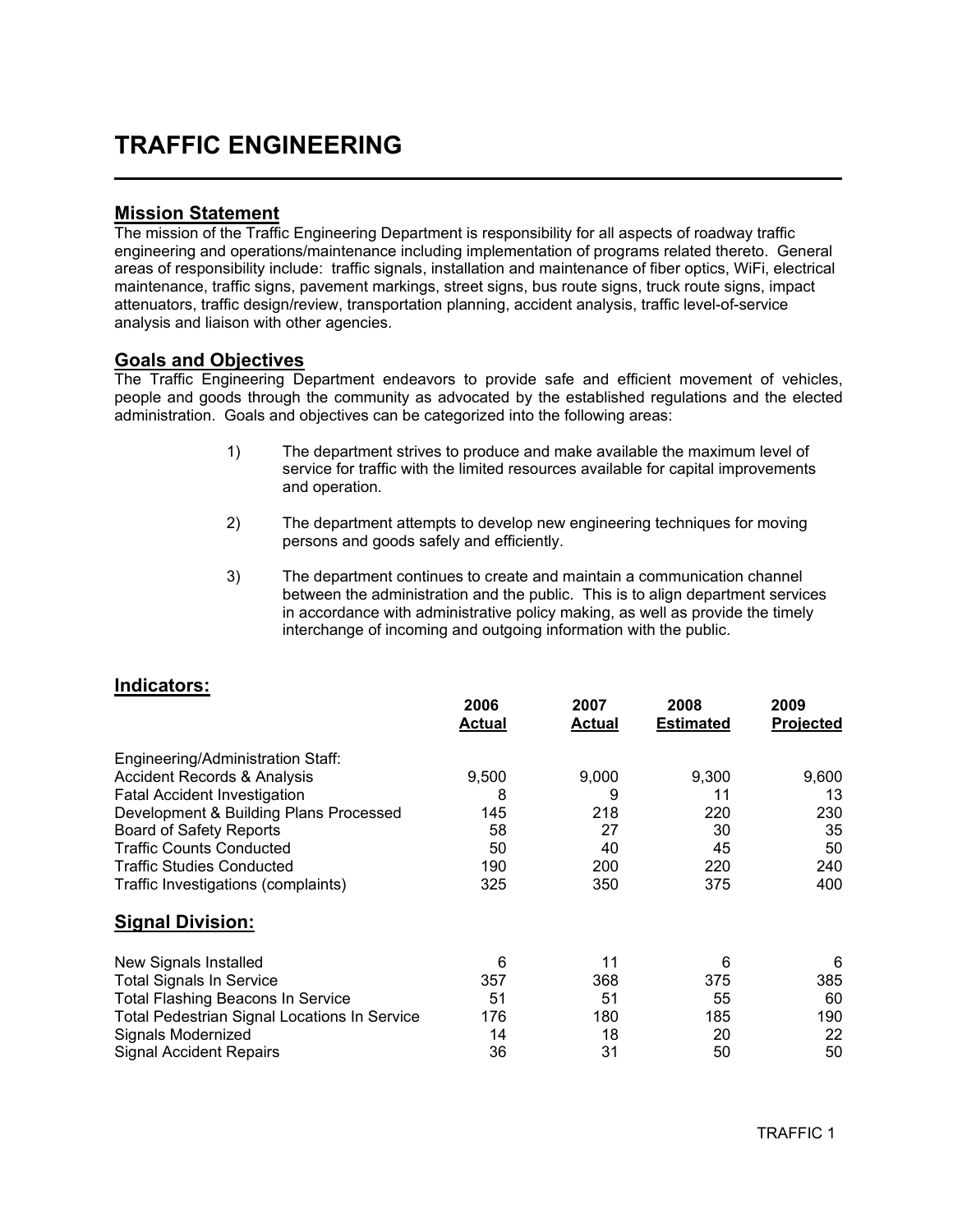|                                                                                                                                                                                                      | 2006                                       | 2007                                | 2008                                 | 2009                                |
|------------------------------------------------------------------------------------------------------------------------------------------------------------------------------------------------------|--------------------------------------------|-------------------------------------|--------------------------------------|-------------------------------------|
|                                                                                                                                                                                                      | <b>Actual</b>                              | <b>Actual</b>                       | <b>Estimated</b>                     | <b>Projected</b>                    |
| Signal Division (cont'd)                                                                                                                                                                             |                                            |                                     |                                      |                                     |
| Signal Bulbs Replaced (Emergency)<br>Signal Bulbs Replaced (Routine)<br>Signal Trouble Calls<br><b>Controller Maintenance</b><br>Detector Loop Repairs<br><b>Signal Work Orders</b><br>Cable Locates | 0<br>0<br>1,326<br>955<br>56<br>277<br>768 | 9<br>0<br>1,160<br>401<br>26<br>213 | 12<br>0<br>1,200<br>485<br>30<br>250 | 0<br>0<br>1,300<br>500<br>35<br>275 |
| <b>Sign &amp; Marking Division</b>                                                                                                                                                                   |                                            |                                     |                                      |                                     |
| Signs Installed                                                                                                                                                                                      | 1,187                                      | 980                                 | 1,000                                | 1,200                               |
| <b>Signs Relocated</b>                                                                                                                                                                               | 355                                        | 372                                 | 380                                  | 390                                 |
| <b>Signs Replaced</b>                                                                                                                                                                                | 2,291                                      | 2,394                               | 2,500                                | 2,600                               |
| <b>Signs Removed</b>                                                                                                                                                                                 | 1,064                                      | 1,185                               | 1,200                                | 1,300                               |
| <b>Signs Manufactured</b>                                                                                                                                                                            | 5,169                                      | 3,085                               | 3,500                                | 4,000                               |
| <b>Street Lanes Marked-Painted Miles</b>                                                                                                                                                             | 719                                        | 759                                 | 775                                  | 800                                 |
| <b>Curb Parking Marked (Yellow Curb)</b>                                                                                                                                                             | 21,037 ft.                                 | 12,271 ft.                          | 15,000 ft.                           | 20,000 ft.                          |
| <b>Crosswalks Marked</b>                                                                                                                                                                             | 849                                        | 913                                 | 1,000                                | 1,000                               |
| Lane Arrows Marked                                                                                                                                                                                   | 822                                        | 950                                 | 1,000                                | 1,000                               |
| <b>Parking Stalls Marked</b>                                                                                                                                                                         | 322                                        | 894                                 | 500                                  | 500                                 |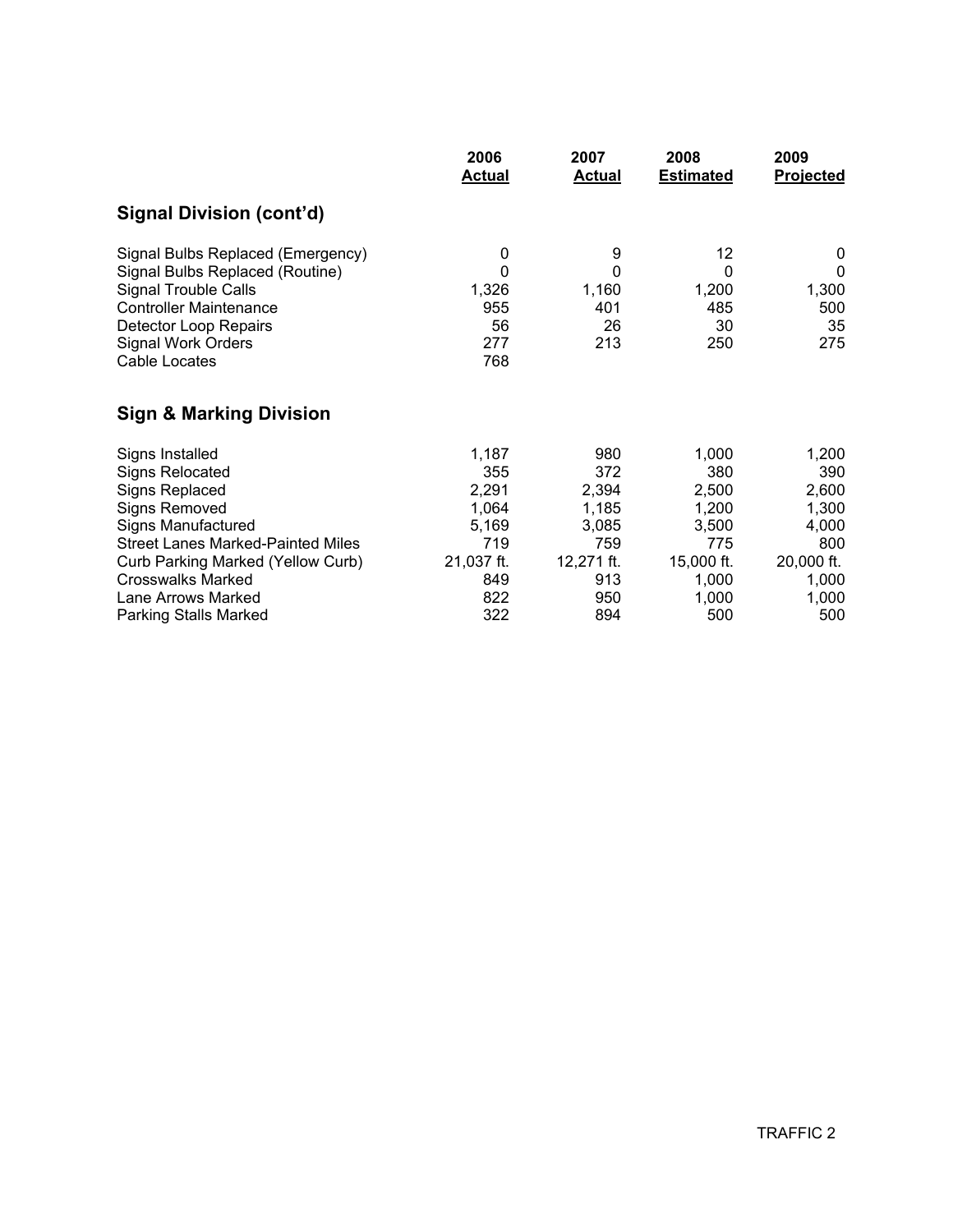# TRAFFIC ENGINEERING<br>Dept # 0011<br>2009 BUDGET COMPARISON

|                                     | 2007<br><b>ACTUAL</b>    | <b>2008 ACTUAL</b><br><b>THRU</b><br>30-Jun-2008 | 2008 REVISED<br><b>BUDGET</b> | 2009<br><b>SUBMITTED</b> | \$ INCREASE<br>(DECREASE)<br>FROM 2008 APPR | % CHANGE<br><b>FROM 2008</b><br><b>APPR</b><br>TO 2009 |
|-------------------------------------|--------------------------|--------------------------------------------------|-------------------------------|--------------------------|---------------------------------------------|--------------------------------------------------------|
| 5111 TOTAL WAGES                    | 976,152                  |                                                  | 1,091,230                     | 1,128,004                | 36,774                                      | 3.37%                                                  |
| 5131 PERF - EMPLOYERS SHARE         | 92,529                   |                                                  | 110,249                       | 117,552                  | 7,303                                       |                                                        |
| 5132 FICA                           | 115,055                  |                                                  | 124,719                       | 128,262                  | 3,543                                       |                                                        |
| 5134 LIFE MEDICAL & HEALTH INSURAN  | 272,000                  |                                                  | 279,000                       | 279,000                  |                                             |                                                        |
| 5136 UNEMPLOYMENT COMPENSATION      | 1,556                    |                                                  | 1,630                         | 1,677                    | 47                                          |                                                        |
| 5137 WORKERS COMP INSURANCE         | 19,800                   |                                                  | 21,221                        | 23,664                   | 2,443                                       |                                                        |
| 513A PERF - EMPLOYEES/PD BY CITY    | 44,413                   |                                                  | 47,249                        | 48,642                   | 1,393                                       |                                                        |
| 513R RETIREES HEALTH INSURANCE      | 25,500                   |                                                  | 45,000                        | 54,000                   | 9,000                                       |                                                        |
| 5161 WAGE SETTLEMENT/SEVERANCE PAY  | 66,478                   |                                                  |                               |                          |                                             |                                                        |
| <b>Total 5100</b>                   | \$1,613,484              | \$825,621                                        | \$1,720,298                   | \$1,780,801              | \$60,503                                    | 3.52%                                                  |
| 5212 STATIONERY & PRINTED FORMS     | 597                      |                                                  | 550                           | 550                      | $\overline{\phantom{a}}$                    |                                                        |
| 5214 SAFETY ITEMS/SUPPLIES          | 3,855                    |                                                  | 7,740                         | 7,740                    |                                             |                                                        |
| 5219 OTHER OFFICE SUPPLIES          | 3,892                    |                                                  | 6,050                         | 6,050                    |                                             |                                                        |
| 5231 GASOLINE                       | 32.113                   |                                                  | 45,000                        | 52,000                   | 7,000                                       |                                                        |
| 5232 DIESEL FUEL / FUEL OIL         | 7,270                    |                                                  | 6,859                         | 12,750                   | 5,891                                       |                                                        |
| 5246 HOUSEHOLD & CLEANING SUPPLIES  | 1,426                    |                                                  | 2,700                         | 2,700                    |                                             |                                                        |
| 5261 BLDG REPAIR & MAINT MATERIALS  | 1,645                    |                                                  | 1,250                         | 1,250                    |                                             |                                                        |
| 5263 OTHER EQUIPMENT REPAIR PARTS   | $\overline{\phantom{a}}$ |                                                  | 1,450                         | 1,450                    |                                             |                                                        |
| 5264 SIGN DIVISION/MATERIAL         | 68,556                   |                                                  | 83,668                        | 72,000                   | (11,668)                                    |                                                        |
| 5265 SIGNAL DIVISION/MATERIAL       | 213,200                  |                                                  | 224,685                       | 221,500                  | (3, 185)                                    |                                                        |
| 5275 PAVEMENT MARKING MATERIALS     | 91,696                   |                                                  | 86,620                        | 86,620                   |                                             |                                                        |
| 5299 OTHER MATERIALS & SUPPLIES     | 105                      |                                                  | 300                           | 300                      |                                             |                                                        |
| Total 5200                          | \$424,356                | \$118,489                                        | \$466,872                     | \$464,910                | ( \$1, 962)                                 | $-0.42%$                                               |
| 5317 INSTRUCTIONAL SERVICES         | 6,125                    |                                                  | 600                           | 600                      |                                             |                                                        |
| 531E RANDOM DRUG TESTS              | 370                      |                                                  | 700                           | 700                      |                                             |                                                        |
| 531K SEMINAR FEES                   |                          |                                                  |                               | 1,000                    | 1,000                                       |                                                        |
| 531M SECURITY SERVICES              | 304                      |                                                  | 280                           | 280                      |                                             |                                                        |
| 531Q RADIO SHOP SERVICES            | 1,936                    |                                                  | 1,150                         | 1,150                    |                                             |                                                        |
| 5322 POSTAGE                        | 434                      |                                                  | 400                           | 400                      |                                             |                                                        |
| 5323 TELEPHONE & TELEGRAPH          | 18,637                   |                                                  | 21,300                        | 21,300                   |                                             |                                                        |
| 5324 TRAVEL EXPENSES                | 1,862                    |                                                  | 6,500                         | 3,000                    | (3,500)                                     |                                                        |
| 5326 MILEAGE                        | 455                      |                                                  | 400                           | 400                      |                                             |                                                        |
| 532C CELL PHONE                     | 5,532                    |                                                  | 8,400                         | 6,400                    | (2,000)                                     |                                                        |
| 532L LONG DISTANCE CHARGES          | 165                      |                                                  | 240                           | 240                      |                                             |                                                        |
| 5331 PRINTING OTHER THAN OFFC SUPPL |                          |                                                  | 150                           | 150                      |                                             |                                                        |
| 5332 PUBLIC OF LEGAL NOTICES/ADVTER | 140                      |                                                  | 400                           | 400                      |                                             |                                                        |
| 5333 PHOTOGRAPHY & BLUEPRINTING     | 78                       |                                                  | 1,800                         |                          | (1,800)                                     |                                                        |
| 5342 LIABILITY INSURANCE            | 9,982                    |                                                  | 11,072                        | 17,991                   | 6,919                                       |                                                        |
| 5351 ELECTRICITY                    | 68,872                   |                                                  | 108,000                       | 100,000                  | (8,000)                                     |                                                        |
| 5352 NATURAL GAS                    | 18,297                   |                                                  | 42,297                        | 52,981                   | 10,684                                      |                                                        |
| 5353 WATER                          | 2,702                    |                                                  | 1,800                         | 1,800                    |                                             |                                                        |
| 5356 SOLID WASTE DISPOSAL           |                          |                                                  | 2,100                         | 1,100                    | (1,000)                                     |                                                        |
| 5358 HAZARDOUS WASTE DISPOSAL       | 348                      |                                                  | 1,200                         | 1,200                    |                                             |                                                        |
| 5361 CONTRACTED BLDG & STRUCT REPAI |                          |                                                  | 950                           | 950                      |                                             |                                                        |
| 5363 CONTRACTED OTHER EQUIPMT REPAI | 5,750                    |                                                  | 13,600                        | 10,000                   | (3,600)                                     |                                                        |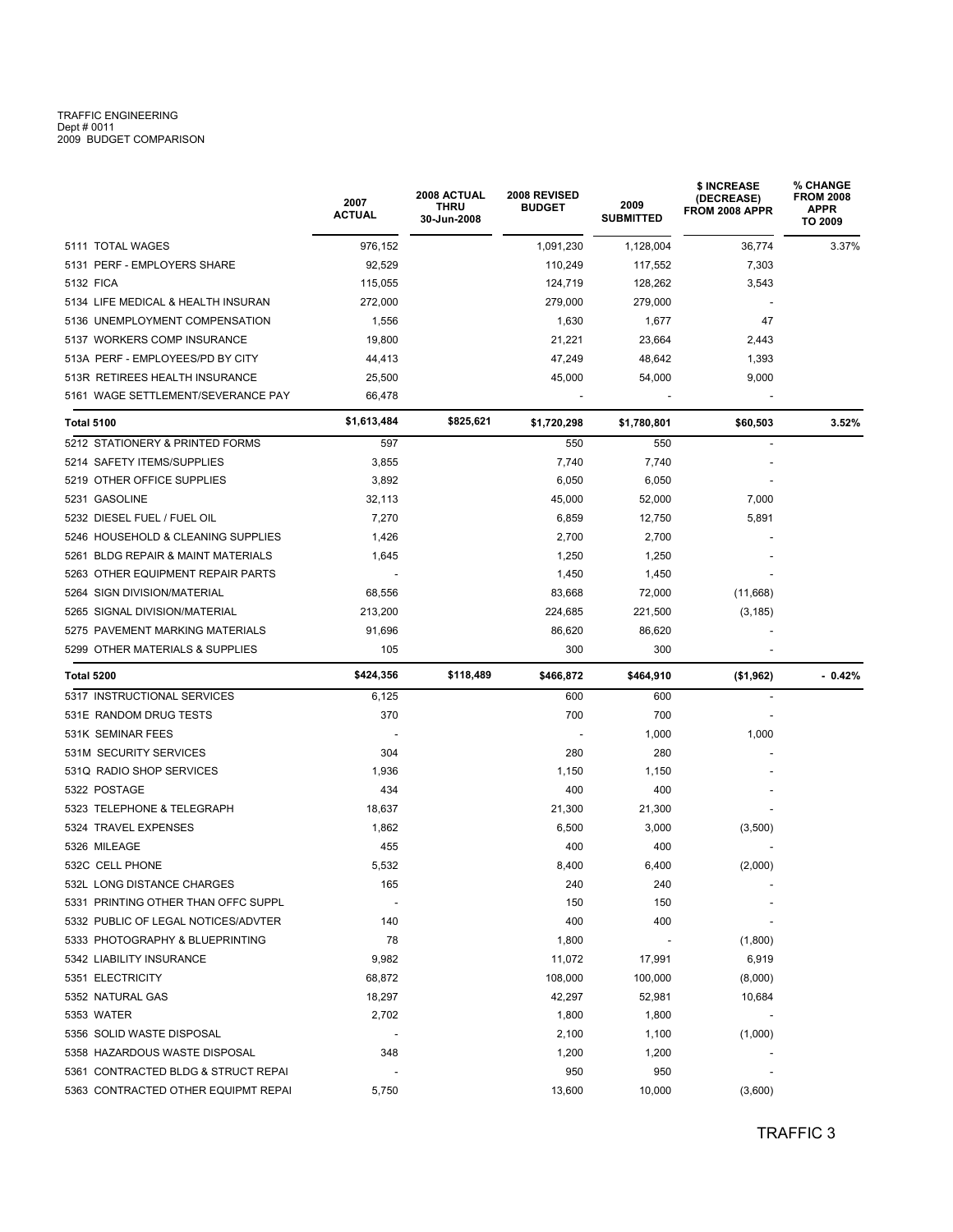## TRAFFIC ENGINEERING<br>Dept # 0011<br>2009 BUDGET COMPARISON

|                                     | 2007<br><b>ACTUAL</b> | 2008 ACTUAL<br><b>THRU</b><br>30-Jun-2008 | 2008 REVISED<br><b>BUDGET</b> | 2009<br><b>SUBMITTED</b> | \$ INCREASE<br>(DECREASE)<br>FROM 2008 APPR | % CHANGE<br><b>FROM 2008</b><br><b>APPR</b><br><b>TO 2009</b> |
|-------------------------------------|-----------------------|-------------------------------------------|-------------------------------|--------------------------|---------------------------------------------|---------------------------------------------------------------|
| 5365 JANITORIAL & LAUNDRY SERVICE   | 8,203                 |                                           | 6,804                         | 6,290                    | (514)                                       |                                                               |
| 536N GARAGE CONTRACT - NONTARGET    | 3,364                 |                                           | 3,000                         | 3,000                    |                                             |                                                               |
| 536T GARAGE CONTRACT - TARGET       | 77.798                |                                           | 85,980                        | 88,339                   | 2,359                                       |                                                               |
| 5374 OTHER EQUIPMENT RENTAL         | 1.509                 |                                           | 3,025                         | 3,025                    | $\overline{\phantom{a}}$                    |                                                               |
| 5377 CC BUILDING PARKING            | 1,230                 |                                           | 840                           | 840                      |                                             |                                                               |
| 5391 SUBSCRIPTIONS AND DUES         | 1.778                 |                                           | 1,550                         | 1,550                    |                                             |                                                               |
| 5392 LICENSES                       | 30                    |                                           | 200                           | 1,000                    | 800                                         |                                                               |
| 5399 OTHER SERVICES AND CHARGES     | 609                   |                                           | 600                           | 600                      |                                             |                                                               |
| 539B MASTER LEASE                   | 32,166                |                                           | 49,341                        | 63,745                   | 14,404                                      |                                                               |
| <b>Total 5300</b>                   | \$268,677             | \$155,638                                 | \$374,679                     | \$390.431                | \$15,752                                    | 4.20%                                                         |
| 5425 PURCHASE OF FIXED EQUIPMENT    | 7,937                 |                                           | 8,000                         | 9,000                    | 1,000                                       |                                                               |
| 5431 CONSTRUCTION FEES - GROUND & S | 3,750                 |                                           | 8,000                         |                          | (8,000)                                     |                                                               |
| 5443 PURCHASE OF OFFICE EQUIPMENT   | 734                   |                                           | 4,000                         | 4,000                    |                                             |                                                               |
| 5445 PURCHASE OF COMPUTER EQUIP     |                       |                                           | 5,000                         |                          | (5,000)                                     |                                                               |
| <b>Total 5400</b>                   | \$12,421              | \$7,642                                   | \$25,000                      | \$13,000                 | (\$12,000)                                  | $-48.00%$                                                     |
| Total                               | \$2,318,938           | \$1,107,391                               | \$2,586,849                   | \$2,649,142              | \$62,293                                    | 2.41%                                                         |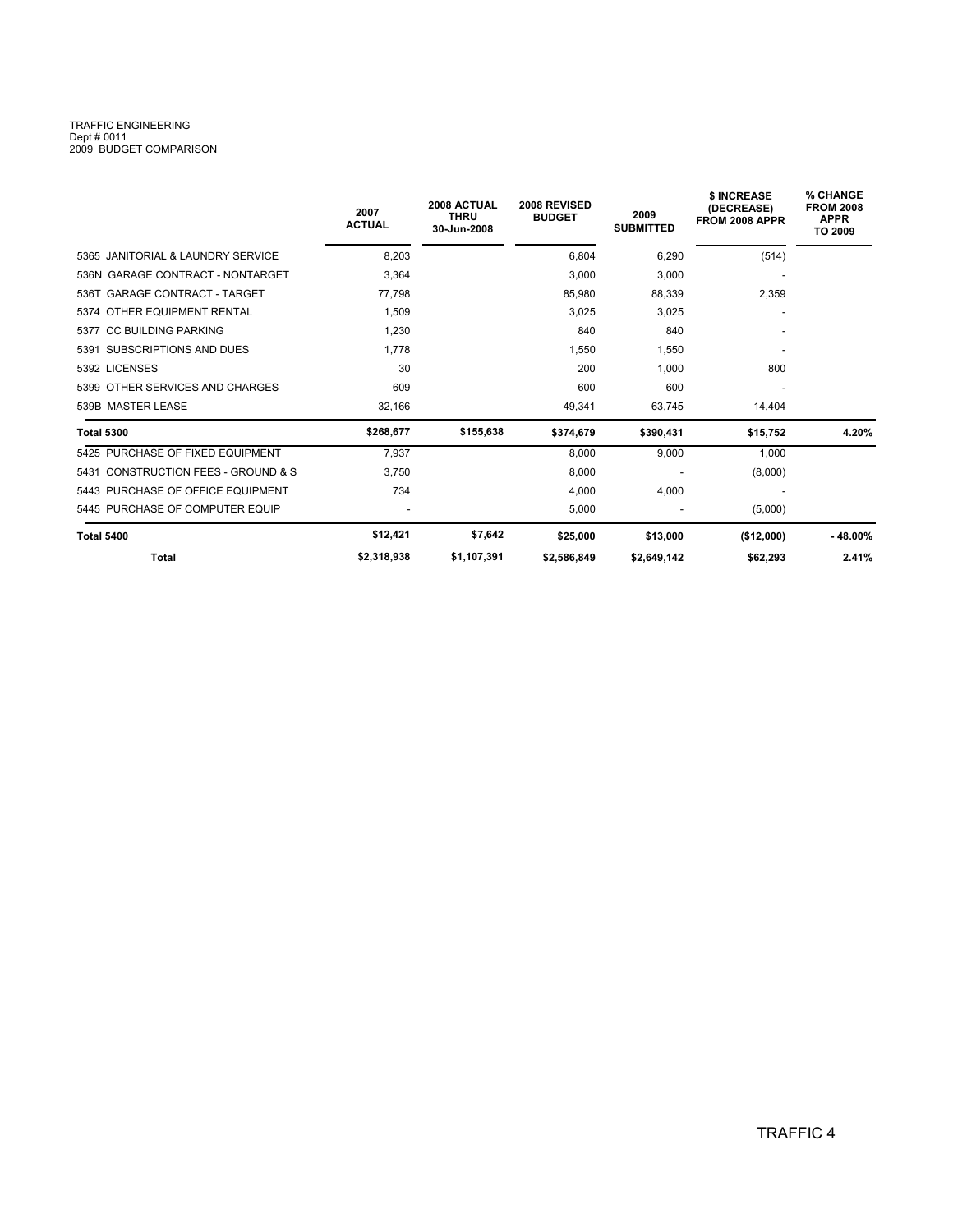|                                                | Traffic Engineering 2009-2013 Capital Improvement Program                                                                                                                                                                                                                                                                                                                                                                                                                                                                                                                                                                                                                                                                                                                                                                                                                                                                                                                                                                                                                                                        |                                 |                                 |                          |                                        |        |         |
|------------------------------------------------|------------------------------------------------------------------------------------------------------------------------------------------------------------------------------------------------------------------------------------------------------------------------------------------------------------------------------------------------------------------------------------------------------------------------------------------------------------------------------------------------------------------------------------------------------------------------------------------------------------------------------------------------------------------------------------------------------------------------------------------------------------------------------------------------------------------------------------------------------------------------------------------------------------------------------------------------------------------------------------------------------------------------------------------------------------------------------------------------------------------|---------------------------------|---------------------------------|--------------------------|----------------------------------------|--------|---------|
|                                                | <b>FUNDING SOURCE CODE:</b>                                                                                                                                                                                                                                                                                                                                                                                                                                                                                                                                                                                                                                                                                                                                                                                                                                                                                                                                                                                                                                                                                      | <b>GRP-Grant Pending</b>        |                                 |                          | PT-Property Tax                        |        |         |
|                                                | CC-Cumulative Capital Fund                                                                                                                                                                                                                                                                                                                                                                                                                                                                                                                                                                                                                                                                                                                                                                                                                                                                                                                                                                                                                                                                                       | LE-Lease                        |                                 |                          | RB-Revenue Bond                        |        |         |
|                                                |                                                                                                                                                                                                                                                                                                                                                                                                                                                                                                                                                                                                                                                                                                                                                                                                                                                                                                                                                                                                                                                                                                                  |                                 | InfraBd-Infrastructure Bond     |                          | <b>ST-State Source</b>                 |        |         |
|                                                |                                                                                                                                                                                                                                                                                                                                                                                                                                                                                                                                                                                                                                                                                                                                                                                                                                                                                                                                                                                                                                                                                                                  |                                 | LRS-Local Roads & Streets       |                          | <b>SU-Sewer Utility</b>                |        |         |
|                                                |                                                                                                                                                                                                                                                                                                                                                                                                                                                                                                                                                                                                                                                                                                                                                                                                                                                                                                                                                                                                                                                                                                                  | MISC-Miscellaneous              |                                 |                          | SWU-Stormwater Utility                 |        |         |
|                                                |                                                                                                                                                                                                                                                                                                                                                                                                                                                                                                                                                                                                                                                                                                                                                                                                                                                                                                                                                                                                                                                                                                                  |                                 | MVH-Motor Vehicle Highway       |                          | TIF-Tax Increment Financing            |        |         |
|                                                |                                                                                                                                                                                                                                                                                                                                                                                                                                                                                                                                                                                                                                                                                                                                                                                                                                                                                                                                                                                                                                                                                                                  | <b>PS-Private Source</b>        | PCBF-Park Cumulative Bldg. Fund |                          | UF-User Fee<br><b>WU-Water Utility</b> |        |         |
|                                                | <b>CDBG-Community Development Block Grant</b><br>CEDIT-Co. Economic Development Income Tax<br><b>CO-County Source</b><br>FED-Federal Source<br>GOB-General Obligation Bond<br><b>GRA-Grant Approved</b><br><b>Project Title &amp; Description</b><br>Vehicles<br>1<br>Hybrid Escape, to Replace #16011, 1996 Ford and F350 Dump<br>Truck, to Replace #24302, 1994 Ford<br>Loop Truck - Pickup<br>Sign Truck - Signal Service Truck - Arrow Truck<br>Signal Bucket Truck<br>Challenger Lift<br>2<br>Equipment<br>Linerar Line Grinder - Air Compressor for Building<br>Locator - Concrete Saw - Portable Generator<br>Paint Machine for Arrow Truck - Portable Welder<br>Arrow Board<br>Backhoe/Trencher<br>3<br>Actra Fiber Optic Cable Update<br>$4*$<br>Traffic Signal Modernization Program - 4 intersections/year<br>a. Maplecrest & Trier<br>b. Airport Expressway & Lower Huntington<br>c. Fairfield & Lower Huntington<br>d. Coliseum & McCormick<br>e. Fourth & Harrison<br>f. Covington & Smith<br>g. Lindenwood & State<br>h. Hoagland & Pontiac<br>Spring & Sherman<br>Airport Expressway & Fairfield |                                 |                                 |                          | <b>Expenditure</b>                     |        |         |
|                                                |                                                                                                                                                                                                                                                                                                                                                                                                                                                                                                                                                                                                                                                                                                                                                                                                                                                                                                                                                                                                                                                                                                                  | <b>Funding</b><br><b>Source</b> | 2009                            | 2010                     | 2011                                   | 2012   | 2013    |
|                                                |                                                                                                                                                                                                                                                                                                                                                                                                                                                                                                                                                                                                                                                                                                                                                                                                                                                                                                                                                                                                                                                                                                                  | LE-Lease                        | 70,000                          | 65,000                   | 75,000                                 | 85,000 | 100,000 |
|                                                |                                                                                                                                                                                                                                                                                                                                                                                                                                                                                                                                                                                                                                                                                                                                                                                                                                                                                                                                                                                                                                                                                                                  |                                 |                                 |                          |                                        |        |         |
|                                                |                                                                                                                                                                                                                                                                                                                                                                                                                                                                                                                                                                                                                                                                                                                                                                                                                                                                                                                                                                                                                                                                                                                  |                                 | 70,000                          |                          |                                        |        |         |
|                                                |                                                                                                                                                                                                                                                                                                                                                                                                                                                                                                                                                                                                                                                                                                                                                                                                                                                                                                                                                                                                                                                                                                                  |                                 |                                 | 65,000                   |                                        |        |         |
|                                                |                                                                                                                                                                                                                                                                                                                                                                                                                                                                                                                                                                                                                                                                                                                                                                                                                                                                                                                                                                                                                                                                                                                  |                                 |                                 |                          | 75,000                                 |        |         |
|                                                |                                                                                                                                                                                                                                                                                                                                                                                                                                                                                                                                                                                                                                                                                                                                                                                                                                                                                                                                                                                                                                                                                                                  |                                 |                                 |                          |                                        | 85,000 |         |
|                                                |                                                                                                                                                                                                                                                                                                                                                                                                                                                                                                                                                                                                                                                                                                                                                                                                                                                                                                                                                                                                                                                                                                                  |                                 |                                 |                          |                                        |        | 100,000 |
|                                                |                                                                                                                                                                                                                                                                                                                                                                                                                                                                                                                                                                                                                                                                                                                                                                                                                                                                                                                                                                                                                                                                                                                  | LRS                             | 9,000                           | 14,000                   | 18,000                                 | 28,000 | 35,000  |
|                                                |                                                                                                                                                                                                                                                                                                                                                                                                                                                                                                                                                                                                                                                                                                                                                                                                                                                                                                                                                                                                                                                                                                                  |                                 | 9,000                           |                          |                                        |        |         |
|                                                |                                                                                                                                                                                                                                                                                                                                                                                                                                                                                                                                                                                                                                                                                                                                                                                                                                                                                                                                                                                                                                                                                                                  |                                 |                                 | 14,000                   |                                        |        |         |
|                                                |                                                                                                                                                                                                                                                                                                                                                                                                                                                                                                                                                                                                                                                                                                                                                                                                                                                                                                                                                                                                                                                                                                                  |                                 |                                 |                          | 18,000                                 |        |         |
| Item#<br>$5*$<br>$6*$<br>$\overline{7}^*$<br>8 |                                                                                                                                                                                                                                                                                                                                                                                                                                                                                                                                                                                                                                                                                                                                                                                                                                                                                                                                                                                                                                                                                                                  |                                 |                                 |                          |                                        | 28,000 | 35,000  |
|                                                |                                                                                                                                                                                                                                                                                                                                                                                                                                                                                                                                                                                                                                                                                                                                                                                                                                                                                                                                                                                                                                                                                                                  | Cable                           | 10.000                          | 10.000                   | 10,000                                 | 10,000 | 10,000  |
|                                                |                                                                                                                                                                                                                                                                                                                                                                                                                                                                                                                                                                                                                                                                                                                                                                                                                                                                                                                                                                                                                                                                                                                  | LRS                             | 90,000                          | 90,000                   | 80,000                                 | 80,000 | 80,000  |
|                                                |                                                                                                                                                                                                                                                                                                                                                                                                                                                                                                                                                                                                                                                                                                                                                                                                                                                                                                                                                                                                                                                                                                                  |                                 |                                 |                          |                                        |        |         |
|                                                |                                                                                                                                                                                                                                                                                                                                                                                                                                                                                                                                                                                                                                                                                                                                                                                                                                                                                                                                                                                                                                                                                                                  |                                 |                                 |                          |                                        |        |         |
|                                                |                                                                                                                                                                                                                                                                                                                                                                                                                                                                                                                                                                                                                                                                                                                                                                                                                                                                                                                                                                                                                                                                                                                  |                                 |                                 |                          |                                        |        |         |
|                                                |                                                                                                                                                                                                                                                                                                                                                                                                                                                                                                                                                                                                                                                                                                                                                                                                                                                                                                                                                                                                                                                                                                                  |                                 | 90,000                          |                          |                                        |        |         |
|                                                |                                                                                                                                                                                                                                                                                                                                                                                                                                                                                                                                                                                                                                                                                                                                                                                                                                                                                                                                                                                                                                                                                                                  |                                 |                                 |                          |                                        |        |         |
|                                                |                                                                                                                                                                                                                                                                                                                                                                                                                                                                                                                                                                                                                                                                                                                                                                                                                                                                                                                                                                                                                                                                                                                  |                                 |                                 |                          |                                        |        |         |
|                                                |                                                                                                                                                                                                                                                                                                                                                                                                                                                                                                                                                                                                                                                                                                                                                                                                                                                                                                                                                                                                                                                                                                                  |                                 |                                 |                          |                                        |        |         |
|                                                |                                                                                                                                                                                                                                                                                                                                                                                                                                                                                                                                                                                                                                                                                                                                                                                                                                                                                                                                                                                                                                                                                                                  |                                 |                                 | 90,000                   |                                        |        |         |
|                                                |                                                                                                                                                                                                                                                                                                                                                                                                                                                                                                                                                                                                                                                                                                                                                                                                                                                                                                                                                                                                                                                                                                                  |                                 |                                 |                          |                                        |        |         |
|                                                | k. Getz & Illinois                                                                                                                                                                                                                                                                                                                                                                                                                                                                                                                                                                                                                                                                                                                                                                                                                                                                                                                                                                                                                                                                                               |                                 |                                 |                          |                                        |        |         |
|                                                | Ardmore & Wheelock                                                                                                                                                                                                                                                                                                                                                                                                                                                                                                                                                                                                                                                                                                                                                                                                                                                                                                                                                                                                                                                                                               |                                 |                                 |                          | 80,000                                 |        |         |
|                                                | m. St Joe Center & Wheelock                                                                                                                                                                                                                                                                                                                                                                                                                                                                                                                                                                                                                                                                                                                                                                                                                                                                                                                                                                                                                                                                                      |                                 |                                 |                          |                                        |        |         |
|                                                | n. Harmer & Washington                                                                                                                                                                                                                                                                                                                                                                                                                                                                                                                                                                                                                                                                                                                                                                                                                                                                                                                                                                                                                                                                                           |                                 |                                 |                          |                                        |        |         |
|                                                | o. Covington & Freeman (flasher)                                                                                                                                                                                                                                                                                                                                                                                                                                                                                                                                                                                                                                                                                                                                                                                                                                                                                                                                                                                                                                                                                 |                                 |                                 |                          |                                        |        |         |
|                                                | p. Fairfield & Lwr Huntington (flasher)                                                                                                                                                                                                                                                                                                                                                                                                                                                                                                                                                                                                                                                                                                                                                                                                                                                                                                                                                                                                                                                                          |                                 |                                 |                          |                                        | 80,000 |         |
|                                                | q. New Haven & Phelps Dodge                                                                                                                                                                                                                                                                                                                                                                                                                                                                                                                                                                                                                                                                                                                                                                                                                                                                                                                                                                                                                                                                                      |                                 |                                 |                          |                                        |        |         |
|                                                | r. Oxford & Wayne Trace                                                                                                                                                                                                                                                                                                                                                                                                                                                                                                                                                                                                                                                                                                                                                                                                                                                                                                                                                                                                                                                                                          |                                 |                                 |                          |                                        |        |         |
|                                                | s. Adams Ctr & Tillman                                                                                                                                                                                                                                                                                                                                                                                                                                                                                                                                                                                                                                                                                                                                                                                                                                                                                                                                                                                                                                                                                           |                                 |                                 |                          |                                        |        |         |
|                                                | t. Minnich & Tillman                                                                                                                                                                                                                                                                                                                                                                                                                                                                                                                                                                                                                                                                                                                                                                                                                                                                                                                                                                                                                                                                                             |                                 |                                 |                          |                                        |        | 80,000  |
|                                                | Traffic Signal Controller Replacement Program - 6 units complete                                                                                                                                                                                                                                                                                                                                                                                                                                                                                                                                                                                                                                                                                                                                                                                                                                                                                                                                                                                                                                                 | <b>LRS</b>                      | 45,000                          | 45,000                   | 45,000                                 | 45,000 | 45,000  |
|                                                | 1. Ardmore & Covington                                                                                                                                                                                                                                                                                                                                                                                                                                                                                                                                                                                                                                                                                                                                                                                                                                                                                                                                                                                                                                                                                           |                                 |                                 |                          |                                        |        |         |
|                                                | 2. Ardmore & Engle<br>3. Auburn & N. Clinton                                                                                                                                                                                                                                                                                                                                                                                                                                                                                                                                                                                                                                                                                                                                                                                                                                                                                                                                                                                                                                                                     |                                 |                                 |                          |                                        |        |         |
|                                                | 4. Bevel & Taylor                                                                                                                                                                                                                                                                                                                                                                                                                                                                                                                                                                                                                                                                                                                                                                                                                                                                                                                                                                                                                                                                                                |                                 |                                 |                          |                                        |        |         |
|                                                | 5. Covington & Hadley                                                                                                                                                                                                                                                                                                                                                                                                                                                                                                                                                                                                                                                                                                                                                                                                                                                                                                                                                                                                                                                                                            |                                 |                                 |                          |                                        |        |         |
|                                                | 6. Maysville & Meijer                                                                                                                                                                                                                                                                                                                                                                                                                                                                                                                                                                                                                                                                                                                                                                                                                                                                                                                                                                                                                                                                                            |                                 |                                 |                          |                                        |        |         |
|                                                | Northeast Annexation Ph. V - Installation/replacement of street name                                                                                                                                                                                                                                                                                                                                                                                                                                                                                                                                                                                                                                                                                                                                                                                                                                                                                                                                                                                                                                             | LRS                             | $\overline{\phantom{a}}$        | $\overline{\phantom{a}}$ |                                        |        |         |
|                                                | signs and stop signs.                                                                                                                                                                                                                                                                                                                                                                                                                                                                                                                                                                                                                                                                                                                                                                                                                                                                                                                                                                                                                                                                                            |                                 |                                 |                          |                                        |        |         |
|                                                | Southwest Extended Annexation - Installation of street name signs                                                                                                                                                                                                                                                                                                                                                                                                                                                                                                                                                                                                                                                                                                                                                                                                                                                                                                                                                                                                                                                | LRS                             | $\overline{a}$                  | $\overline{a}$           |                                        |        |         |
|                                                | Traffic Signal Head Replacement - 10 intersections/year                                                                                                                                                                                                                                                                                                                                                                                                                                                                                                                                                                                                                                                                                                                                                                                                                                                                                                                                                                                                                                                          | <b>LRS</b>                      | 15,000                          | 15,000                   | 15,000                                 | 15,000 | 15,000  |
|                                                | 2009 Replacements                                                                                                                                                                                                                                                                                                                                                                                                                                                                                                                                                                                                                                                                                                                                                                                                                                                                                                                                                                                                                                                                                                |                                 |                                 |                          |                                        |        |         |
|                                                | 1. Anthony & Tillman                                                                                                                                                                                                                                                                                                                                                                                                                                                                                                                                                                                                                                                                                                                                                                                                                                                                                                                                                                                                                                                                                             |                                 |                                 |                          |                                        |        |         |
|                                                | 2. Calhoun & Main                                                                                                                                                                                                                                                                                                                                                                                                                                                                                                                                                                                                                                                                                                                                                                                                                                                                                                                                                                                                                                                                                                |                                 |                                 |                          |                                        |        |         |
|                                                | 3. Clinton & Community                                                                                                                                                                                                                                                                                                                                                                                                                                                                                                                                                                                                                                                                                                                                                                                                                                                                                                                                                                                                                                                                                           |                                 |                                 |                          |                                        |        |         |
|                                                | 4. Clinton & Medical Pk                                                                                                                                                                                                                                                                                                                                                                                                                                                                                                                                                                                                                                                                                                                                                                                                                                                                                                                                                                                                                                                                                          |                                 |                                 |                          |                                        |        |         |
|                                                | 5. Coliseum & New Haven                                                                                                                                                                                                                                                                                                                                                                                                                                                                                                                                                                                                                                                                                                                                                                                                                                                                                                                                                                                                                                                                                          |                                 |                                 |                          |                                        |        |         |
|                                                | 6. Dupont & Dupont Ridge<br>7. Dupont & La Cabreah                                                                                                                                                                                                                                                                                                                                                                                                                                                                                                                                                                                                                                                                                                                                                                                                                                                                                                                                                                                                                                                               |                                 |                                 |                          |                                        |        |         |
|                                                | 8. Harrison & Main                                                                                                                                                                                                                                                                                                                                                                                                                                                                                                                                                                                                                                                                                                                                                                                                                                                                                                                                                                                                                                                                                               |                                 |                                 |                          |                                        |        |         |
|                                                | 9. Pontiac & Smith                                                                                                                                                                                                                                                                                                                                                                                                                                                                                                                                                                                                                                                                                                                                                                                                                                                                                                                                                                                                                                                                                               |                                 |                                 |                          |                                        |        |         |
|                                                | 10. River Run & St Joe Ctr                                                                                                                                                                                                                                                                                                                                                                                                                                                                                                                                                                                                                                                                                                                                                                                                                                                                                                                                                                                                                                                                                       |                                 |                                 |                          |                                        |        |         |
| 9                                              | Traffic Signal Activation Program - (see Transportation CIP)                                                                                                                                                                                                                                                                                                                                                                                                                                                                                                                                                                                                                                                                                                                                                                                                                                                                                                                                                                                                                                                     | LRS                             |                                 |                          |                                        |        |         |
| 10                                             | Expand/Upgrade ATMS Computerized Signal System                                                                                                                                                                                                                                                                                                                                                                                                                                                                                                                                                                                                                                                                                                                                                                                                                                                                                                                                                                                                                                                                   | <b>LRS</b>                      | 50,000                          | 50,000                   | 50,000                                 | 50,000 | 50,000  |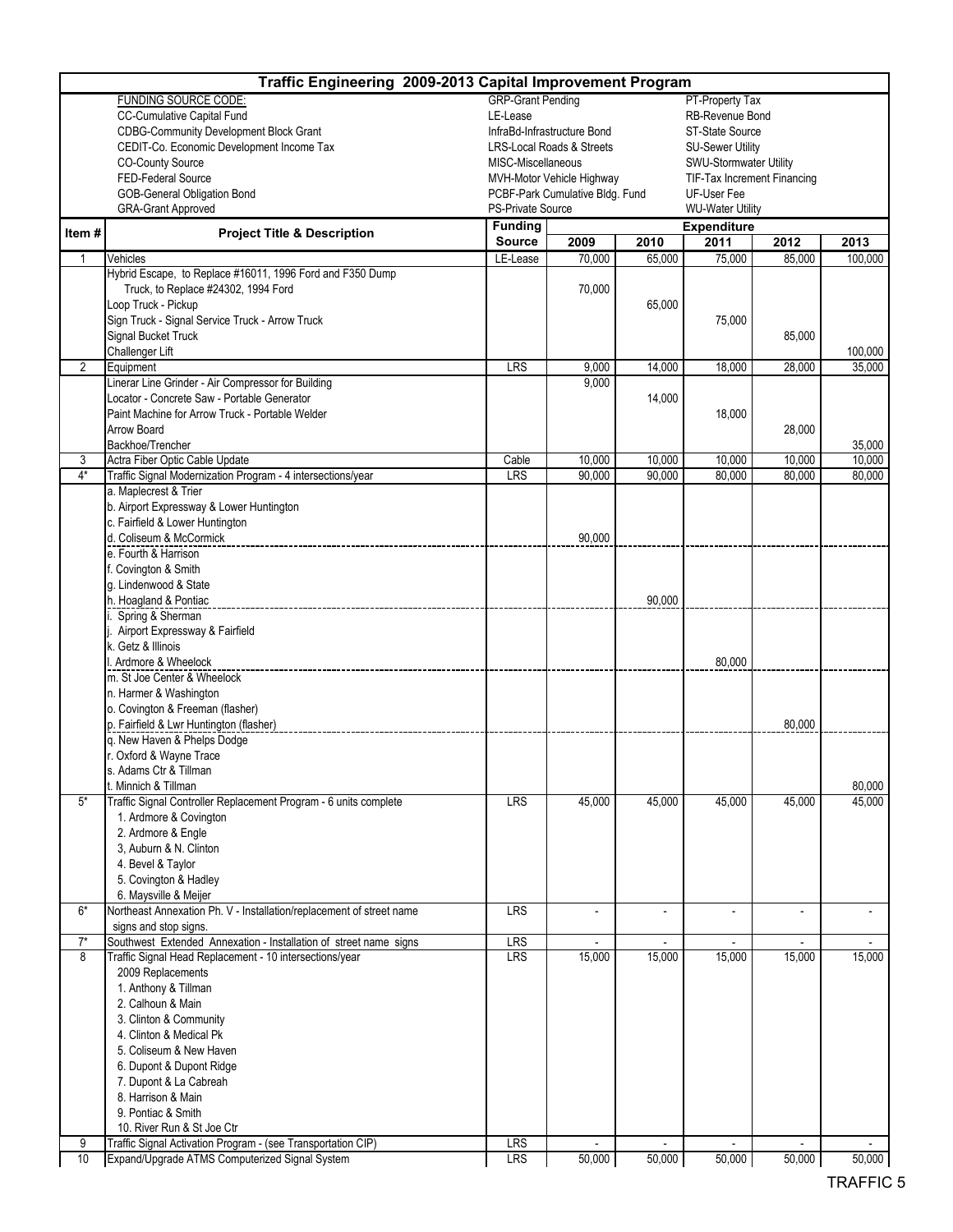| Traffic Engineering 2009-2013 Capital Improvement Program |                                               |                           |                                      |                         |                               |         |         |  |  |  |  |  |
|-----------------------------------------------------------|-----------------------------------------------|---------------------------|--------------------------------------|-------------------------|-------------------------------|---------|---------|--|--|--|--|--|
|                                                           | FUNDING SOURCE CODE:                          | <b>GRP-Grant Pending</b>  |                                      |                         | PT-Property Tax               |         |         |  |  |  |  |  |
|                                                           | <b>CC-Cumulative Capital Fund</b>             | LE-Lease                  |                                      |                         | <b>RB-Revenue Bond</b>        |         |         |  |  |  |  |  |
|                                                           | <b>CDBG-Community Development Block Grant</b> |                           | InfraBd-Infrastructure Bond          |                         | ST-State Source               |         |         |  |  |  |  |  |
|                                                           | CEDIT-Co. Economic Development Income Tax     |                           | <b>LRS-Local Roads &amp; Streets</b> |                         | <b>SU-Sewer Utility</b>       |         |         |  |  |  |  |  |
|                                                           | <b>CO-County Source</b>                       | MISC-Miscellaneous        |                                      |                         | <b>SWU-Stormwater Utility</b> |         |         |  |  |  |  |  |
|                                                           | <b>FED-Federal Source</b>                     | MVH-Motor Vehicle Highway | TIF-Tax Increment Financing          |                         |                               |         |         |  |  |  |  |  |
|                                                           | GOB-General Obligation Bond                   |                           | PCBF-Park Cumulative Bldg. Fund      |                         | UF-User Fee                   |         |         |  |  |  |  |  |
| <b>GRA-Grant Approved</b>                                 |                                               | <b>PS-Private Source</b>  |                                      | <b>WU-Water Utility</b> |                               |         |         |  |  |  |  |  |
| Item $#$                                                  | <b>Project Title &amp; Description</b>        | <b>Funding</b>            |                                      | <b>Expenditure</b>      |                               |         |         |  |  |  |  |  |
|                                                           |                                               | <b>Source</b>             | 2009                                 | 2010                    | 2011                          | 2012    | 2013    |  |  |  |  |  |
|                                                           | Office Equipment Replacement                  | LRS                       | 4,000                                | 4,000                   | 4.000                         | 4.000   | 4,000   |  |  |  |  |  |
| <b>TOTAL</b>                                              |                                               |                           | 293.000                              | 293.000                 | 297.000                       | 317.000 | 339,000 |  |  |  |  |  |

\* Although capital improvements, actual expenditures will be made from the 4200 budget line series.

Areas of responsibility include: the design, installation, timing and maintenance of traffic signals, pavement markings, sign installation, maintenance, 24 hours a day, seven days a week. Sign personnel respond to knockdowns of stop and yield signs and are on an call basis during non-working hours. The Traffic Engineering / Traffic Operations Department is responsible for all aspects of roadway Traffic Engineering operations and maintenance. traffic design and review, transporation planning, traffic calming devices, accident record compiling and analysis. Signal service personnel are on duty

Revenue for departmental funding comes from Local Roads and Streets (LRS), contracts with INDOT, Allen County, New Haven, and claims signal modernization's, separate turn lanes, and additional "thru" lanes have depended upon CEDIT, federal and private sources for funding. reimbursements, as well as subsidy from the property tax. Improvements to high volume traffic routes such as signalization, intersection interconnects,

1. - 2. Vehicles and equipment are replaced on a rotating basis based on 1) maintenance costs 2) mileage 3) age.

4. Traffic Signal Modernization - This program updates a signalized intersection to aluminum mast arm poles, 12" traffic signal indications and new wiring. Intersections with steel poles and 8" signal indications that were last modernized in the 60's are 3. Actra fiber optic conversion. This item will include replacing electronic equipment to utilize fiber optice cable for intercopnnection of traffic signals.

5. Traffic Signal Controller Replacement - This program replaces obsolete and discontinued traffic signal control units that have been in service for at least ten years.

6. - 7. Annexation projects - Shall consist of installation of a green standard street name sign at an intersection that is unmarked or where the neighborhood desires replacement of wood street name signs.

8. Traffic Signal Head Replacement-This program replaces traffic signal indications which were installed in the 70's The program is designed as a preventative maintenance and safety 9. Traffic Signal Activation Program. This program will convert fixed time signalized intersections to fully activated to improve the flow of traffic. (2 locations/year.)

10. In 2000 and 2001 our Eagle Comtract Traffic Signal Control System was replaced with an Eagle Actra Advanced Traffic Management System. The new system allows expansion of our computerized traffic signal network.

11. Furniture replacement will consist of replacing standard office chairs with ergonomic chairs, providing additional workstation space in conjuction with the new advanced Traffic Management Computer System and replacing worn furniture.